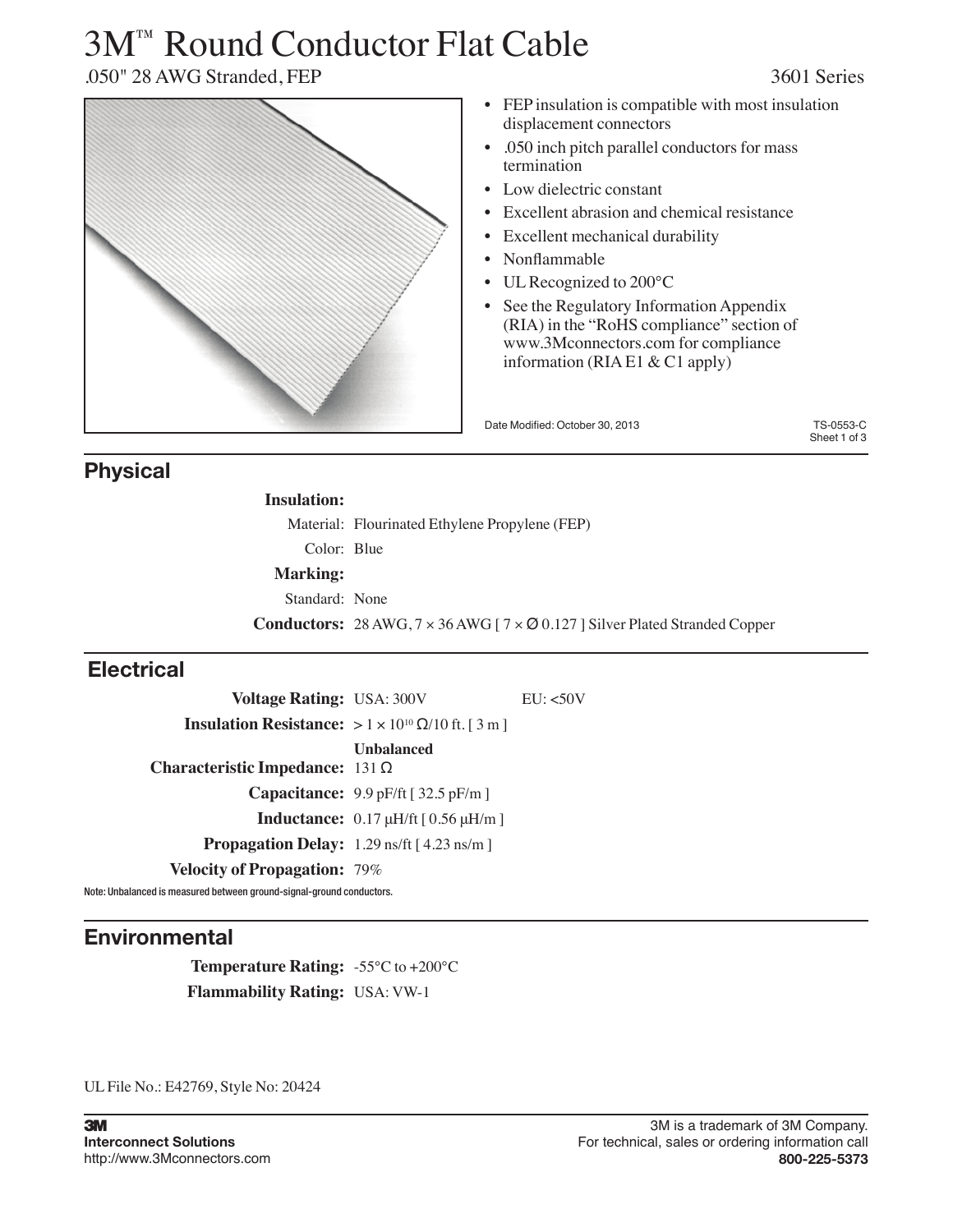## 3M™ Round Conductor Flat Cable

.050" 28 AWG Stranded, FEP 3601 Series